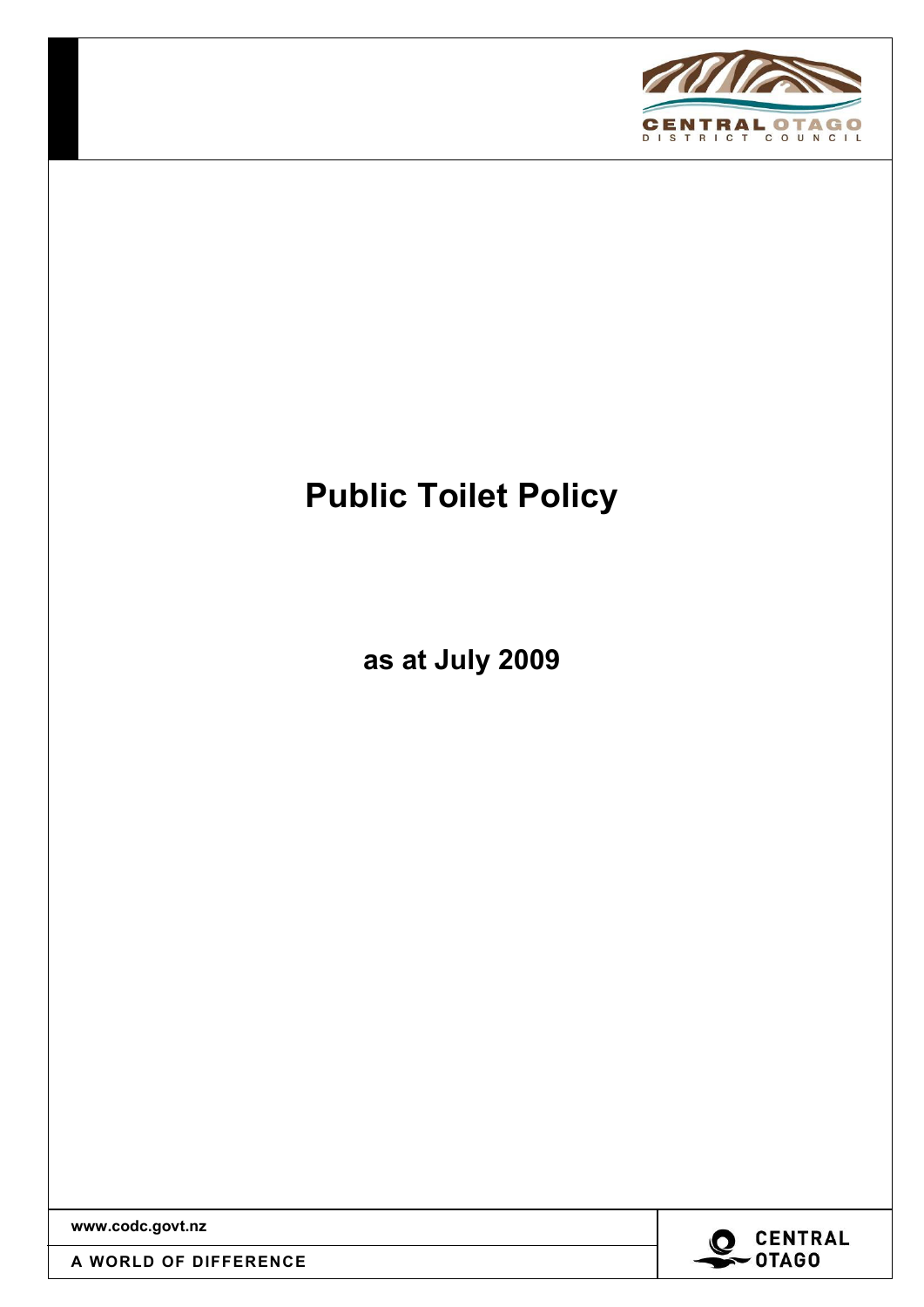### Goal of Council:

- Provide a network of public toilet facilities to service the tourist and traveling public.
- Provide public toilets for local community facilities such as shopping centres, parks and recreational areas servicing local communities.

#### Driver for Providing Specific Toilets

To meet demand.

The demand is considered to be from 2 sources:

- (i) Travellers.
- (ii) Facility/locational users. i.e. parks and shopping areas.

#### Demand for facilities:

- Can be from users who are making use of a facility.
- Can be either the local community or visitors using the facility.

#### Benefit from facilities:

- Can be directly to the users.
- Can also be indirectly to the local community by the added value to and as part of the services required to be provided for other activities in the community such as:
	- (i) economic benefit by availability for members of the local community and visitors as part of the infrastructure of associated with the shopping centre.
	- (ii) cultural and social benefit for members of the local community and visitors as part of the infrastructure of associated with parks and venues. e.g. Pioneer Park, Stadiums.

In many cases this indirect benefit is part of the services that enhance use or local facilities and CBD areas that provides direct benefit to the local community, through vibrance and economic activity.

Therefore that demand is attracted by opportunities presented by activities in a venue of area.

## Funding Sources

The funding of each public toilet sites is determined by the source of demand and the community recipient of the benefit, both direct and indirect. i.e. direct benefit of use of the facility and indirect benefit from the users of the facility.

Where the demand is travellers predominantly then the facility is a District responsibility.

Where the demand/benefit is from/to the local community and/or the predominant benefit from the users is to the local community, e.g. visitors stopping to shop in a CBD, the facility is a Ward responsibility.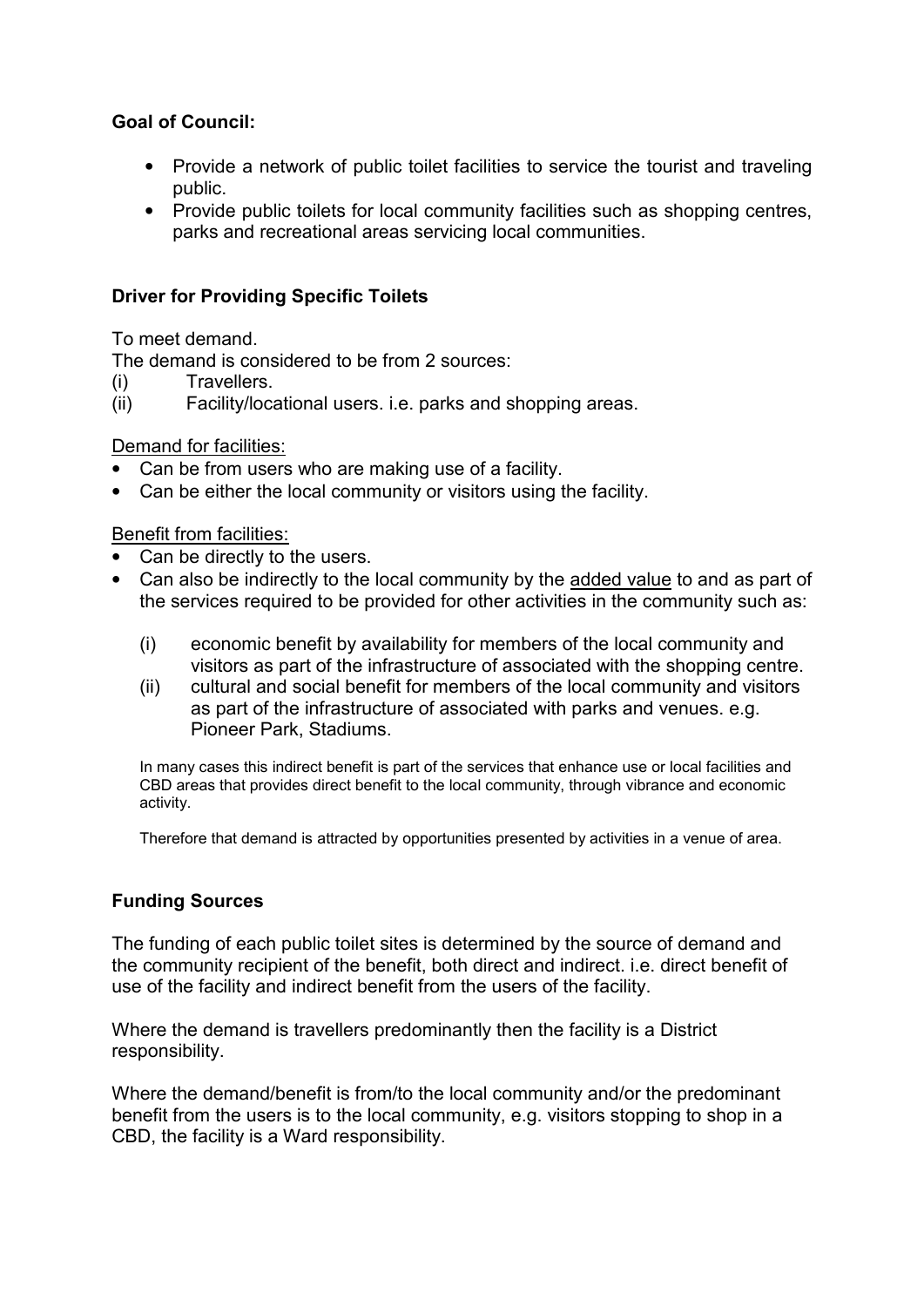This philosophy result in all toilets in servicing shopping centres, parks, etc to be Ward funded and primarily traveller demand toilets to be District funded.

#### Capital Works

Renewal works priorities are decisions are driven by condition assessment and changes in demand.

New facility capital works priorities are demand driven.

#### Current known capital works priorities based on perceived demand, capacity and condition

#### Renewals Works:

- Cromwell Lode Lane funding provided in 08/09 Annual Plan
- Roxburgh Scotland Street- LTCCP amendment proposed to fund this in 09/10.
- Tarbert Street, Alexandra- Funding provided for in the 0809 Annual Plan.

#### New facility capital works:

There is no data on use levels or traveller patterns, but there is local demand, based on traveller feedback and local perceptions, for some locations, such as:

- Tarras,
- Old Cromwell (under construction 08/09)
- Rotary Park Alexandra.

#### Design

- i. An assessment of the potential demand is made to determine or make judgements on the appropriate level of service (particularly the number of pans, etc).
- ii. An assessment of the types/configuration of public toilets will include public feedback and community consultation where Council/Boards consider warranted. i.e. the provision of traditional, modular or semi-automatic, composting toilets, solely unisex toilets, etc.

It is envisaged that Councillors/Community Board Members may consider, on a case by case basis, that they have adequate insight and understanding of their respective communities desires to make judgements.

iii. Consideration will be had to cross boundary (QLDC and Clutha District Council) sites in some circumstances, i.e. where considering new capital works, given that traveller demand for standards do not recognise Local Authority boundaries and so where possible, feasible standards should be alined to other traveller facilities.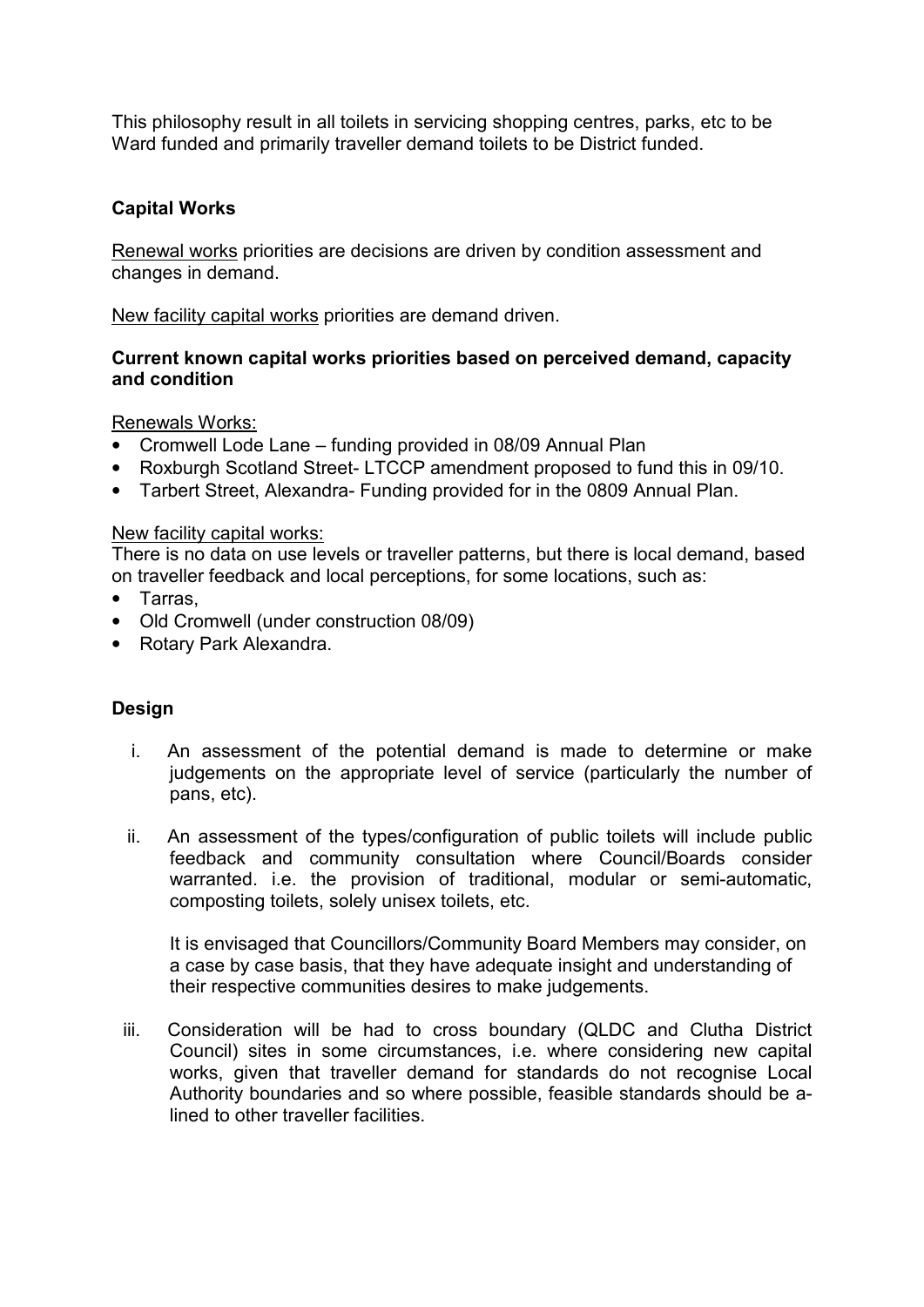## Demand Forecasting/Identifying

With increased tourism numbers and development, demand is likely to increase generally.

Some forecasting of this demand needs to be attempted by information gathering to make assumptions.

Potential tools are recognised as:

- (i) Mapping of current toilet locations and driver distances.
- (ii) Use counters to identify demand, particularly where anecdotal data/feedback indicate changes in demand or pressure on existing facilities.
- (iii) Identify adjoining Local Authority policies and accepted delivery standards and consider those against actual demand.

## Policies Items

- (a) Where one of more Council (civic) building (library, information centre) facility exists, public toilets be provided and maintained in at least one Council building available for public use during the hours of operation of those facilities.
- (b) NZS4241:1999 New Zealand Standard for Public Toilets and the Building Code) be adopted as a guide towards determining standards and service levels from site to site.
- (c) A goal to achieve at least one well identified 24-hour public toilet, which includes baby change facilities in each major urban area, the standard aimed being that in NZS4241:1999 New Zealand Standard for Public Toilets and the Building Code).
- (e) (i) The role of private shopping centres/private arcades and Malls, all day service stations in providing toilets for the use of the public, be acknowledged.
	- (ii) Privately owned major retail stores/Malls be encouraged to provide and maintain public toilets during their hours of operation where there are not Council public toilets currently available to meet demand.
	- (iii) The Council is prepared to consider joint ventures. In particular:
- (f) Where shopping centres are in fragmented ownership and/or multiple lease and no toilets are available for public use and demand is confirmed, the Council/Community Board will consider:
	- Making suitable toilets available within existing civic facilities such as service centres, libraries, or on parks where these are convenient, or
	- A joint venture/partnership development with shop owners which may include sharing in the provision of land, capital and/or maintenance costs, or
	- Providing free standing public toilets where the above are not possible.
- (g) Where major new Council facilities serving the public such as community centres, libraries, service centres, parking buildings and stadia, are constructed, toilets located and designed to be available for public use during the hours of operation of those facilities, be included.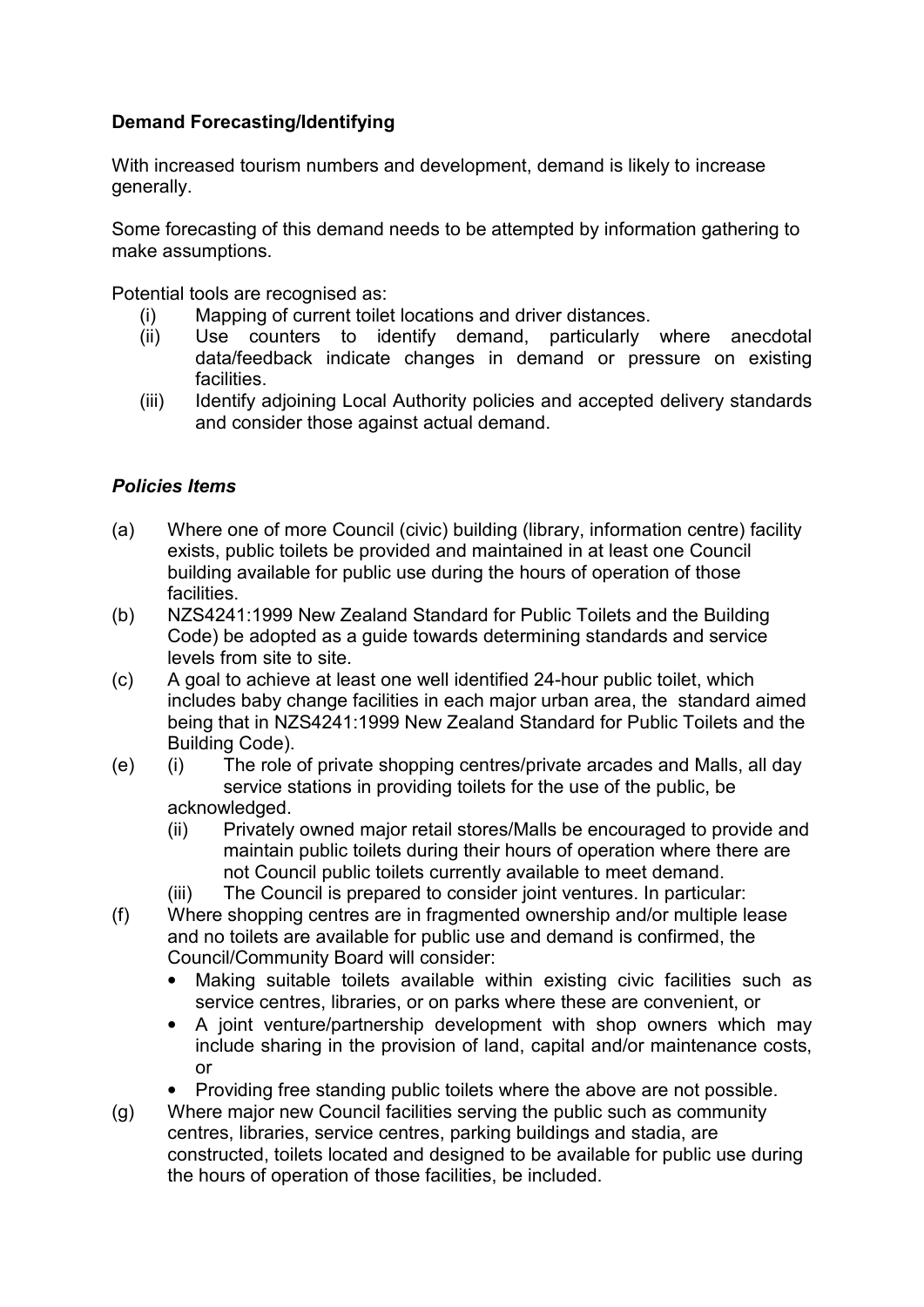- (h) Public toilet facilities continue to be provided on parks where sport is played and at other heavily used recreation and visitor locations, including considering partnerships with sports clubs.
- (i) Toilets within sport clubrooms located on parks, be encouraged to be available for public use while the clubrooms are open.
- (j) Consideration be given (in consultation with the appropriate Community) to the closure of any Council owned public toilet where their location or other factors determine that sufficient demand does not exist.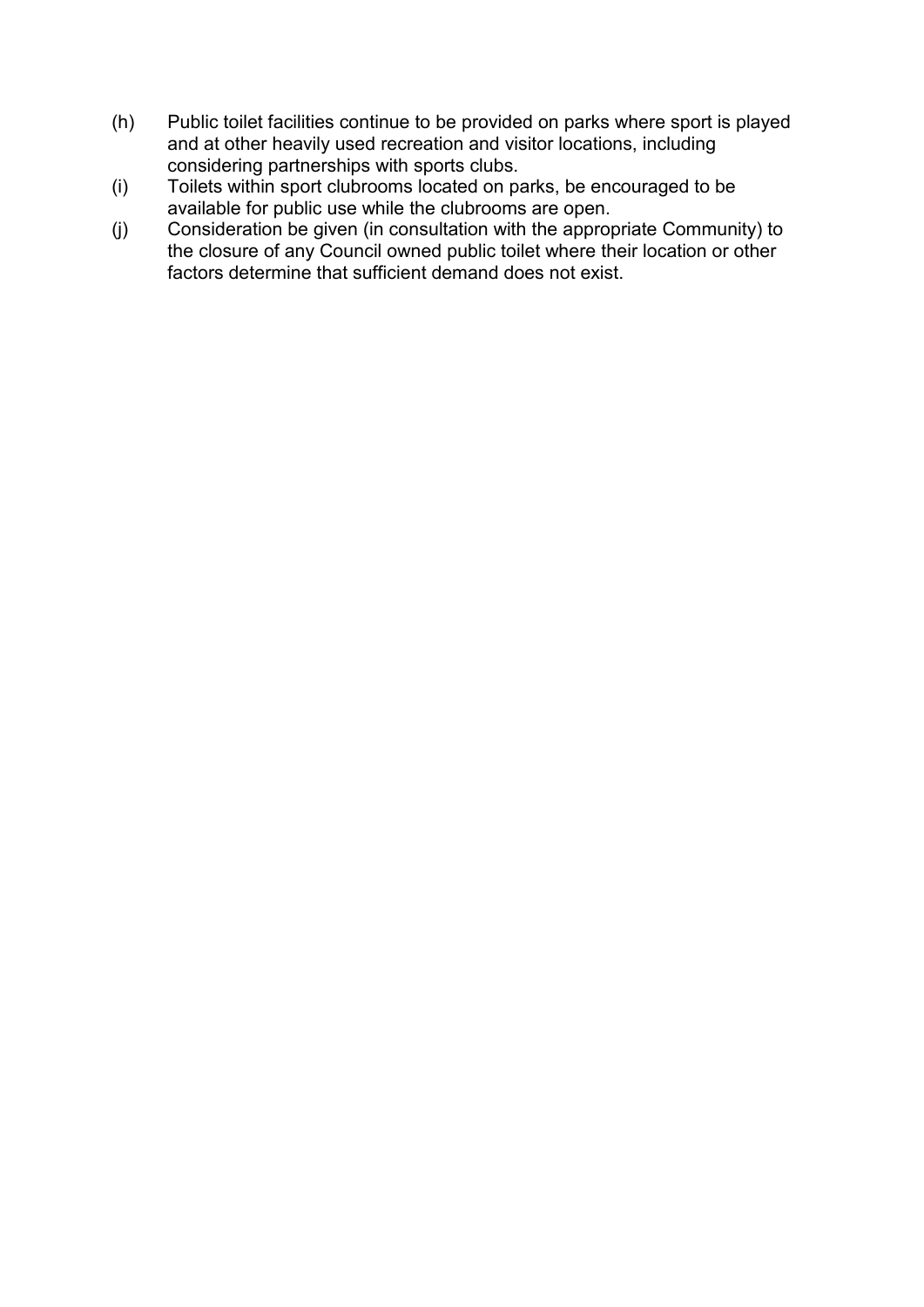## FACILITY RESPONSIBILITY AS AT THE EFFECTIVE DATE OF THIS POLICY

| <b>Current Public Toilet Site Locations</b>          | <b>Public Toilet</b><br>responsibility |
|------------------------------------------------------|----------------------------------------|
|                                                      |                                        |
| <b>Alexandra</b>                                     |                                        |
| <b>Pioneer Park</b>                                  | <b>District</b>                        |
| <b>Tarbert Street Building</b>                       | Ward                                   |
| <b>Golden Block</b>                                  | Ward                                   |
| <b>Molyneux Park</b>                                 | Ward                                   |
| <b>Fulton Hogan Cycle Park</b>                       | Ward                                   |
| <b>Champagne Gully</b>                               | Ward                                   |
| <b>Cromwell</b>                                      |                                        |
| <b>Cromwell Mall</b>                                 | <b>District</b>                        |
| <b>Old Cromwell</b>                                  | Ward                                   |
| Alpha Street Reserve                                 | Ward                                   |
| <b>Lowburn Public Hall</b>                           | Ward                                   |
| Tarras                                               | <b>District</b>                        |
| Earnscleugh/Manuherikia                              |                                        |
| <b>Sunderland Street, Clyde</b>                      | Ward                                   |
| <b>Weatherall Creek</b>                              | Ward                                   |
| Omakau rec res                                       | Ward                                   |
| <b>Fraser Domain</b>                                 |                                        |
| Omakau Petrol Stn grant                              | <b>District</b>                        |
| <b>Maniototo</b>                                     |                                        |
| <b>Ranfurly Railway Station</b>                      | <b>District</b>                        |
| Maniototo Park Stadium external 1 women's 1<br>men's | Ward                                   |
| Naseby Domain                                        | Ward                                   |
| Naseby Swimming Dam                                  | Ward                                   |
| Sowburn (Patearoa)                                   | Ward                                   |
| Oturehua Hall                                        | Ward                                   |
| Roxburgh                                             |                                        |
| Roxburgh -Scotland St                                | <b>District</b>                        |
| <b>Roxburgh Recreation Reserve</b>                   | Ward                                   |
| <b>Ettrick Hall</b>                                  | Ward                                   |
| <b>Millers Flat</b>                                  | Ward                                   |